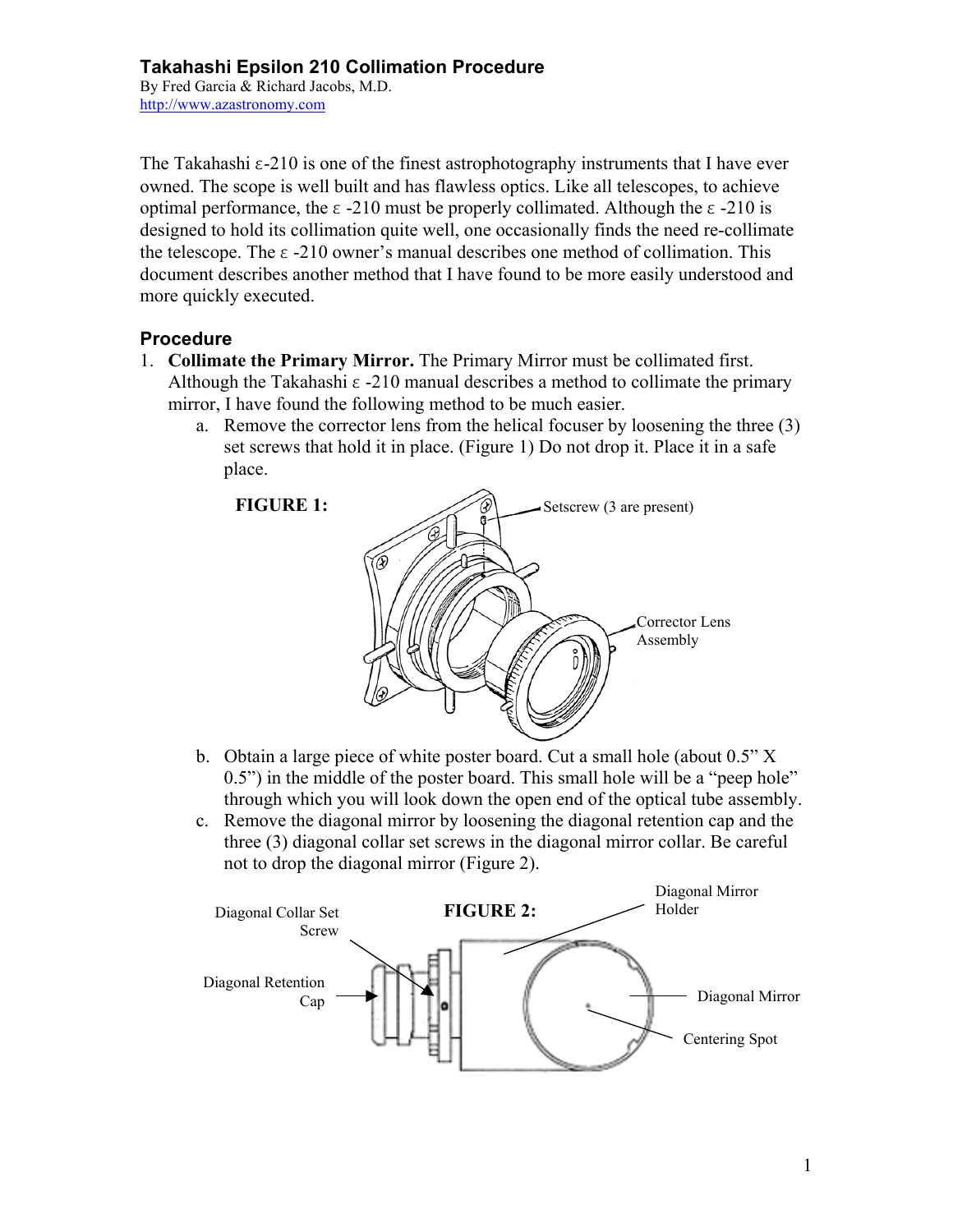By Fred Garcia & Richard Jacobs, M.D. http://www.azastronomy.com

> d. Remove the cover from the front of the  $\varepsilon$ -210. Lay the optical tube assembly horizontally on a secure surface. Now sit in front of the telescope with the opening of the optical tube assembly at eye level. Look down the opening of the optical tube assembly by looking through the peephole in the center of your white poster board. Move your head from side to side while looking through the peephole so that the spider vanes are exactly superimposed on the reflection of the spider vanes in the primary mirror. The superimposed spider vanes divide the primary mirror into four (4) sectors. If the primary mirror is properly collimated, the four (4) sectors of the primary mirror created by the spider vanes will be exactly equal. If this is so, you may now proceed to step two and collimate the diagonal mirror. You will not touch the primary mirror again. If the sectors are unequal, as in Figure 3, proceed to 1(e).



- e. Since the four (4) sectors are not equal, this indicates that the primary mirror is not collimated and is not pointed straight down the central axis of the optical tube assembly. The largest sector is closest to the front of the telescope and the observer. Adjust the primary mirror collimation screws (see below) until all four sectors look equal when peering through the poster board peephole. To collimate the primary mirror, please note the following.
	- The primary mirror is secured to the primary mirror cell by the central mirror retention disk. To adjust the primary mirror collimation, you must first remove the central vent cap and the vent plate (Figure 4).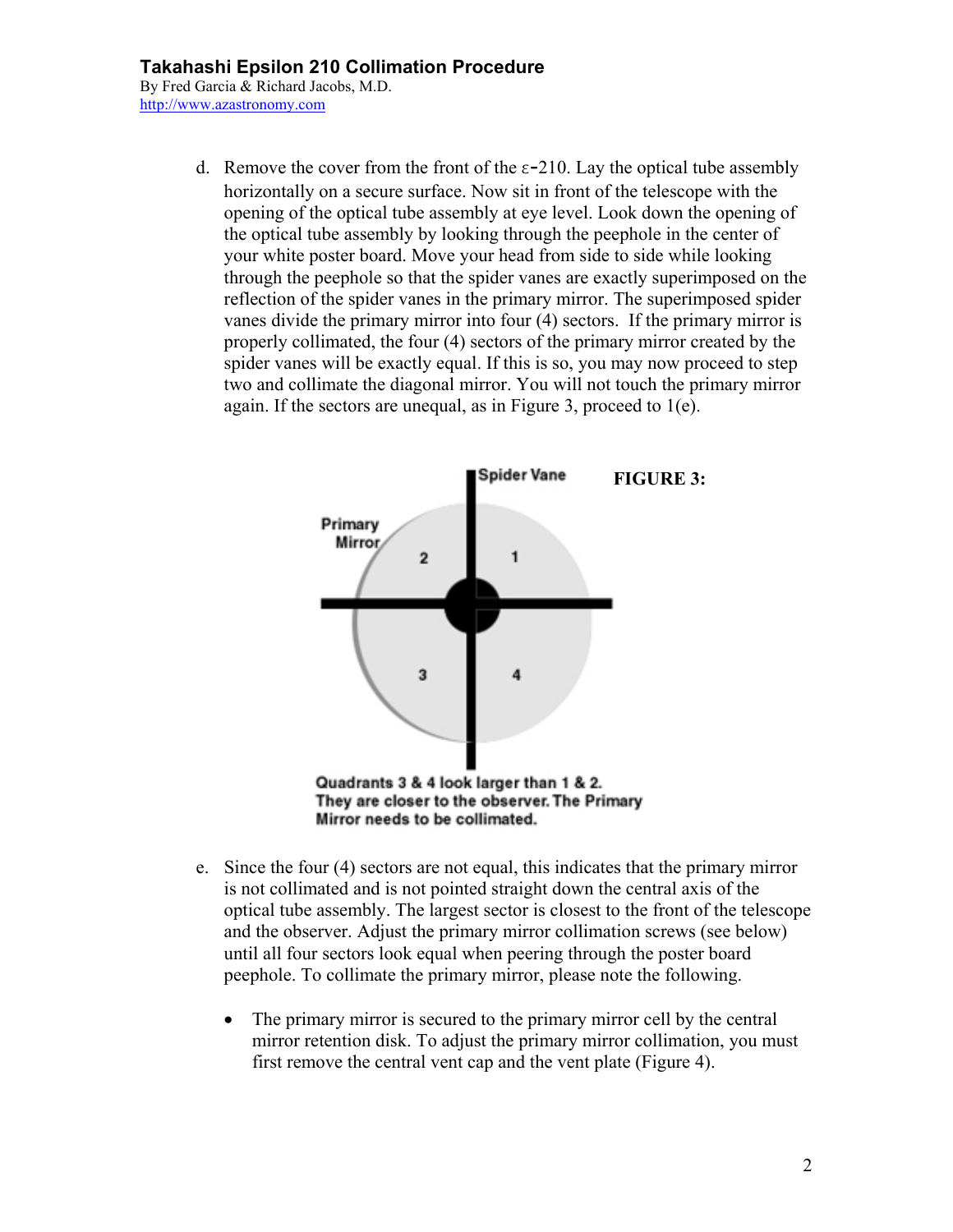By Fred Garcia & Richard Jacobs, M.D. http://www.azastronomy.com



• The primary mirror cell is secured to the optical tube by the three (3) inner pull screws. Use a 17mm open-end wrench and screwdriver for most adjustments. If you ever want to remove the primary mirror and mirror cell for cleaning, make sure you mark the mirror cell and lower end of the optical tube so that the primary mirror can be correctly returned to its collimated position (Figure 5).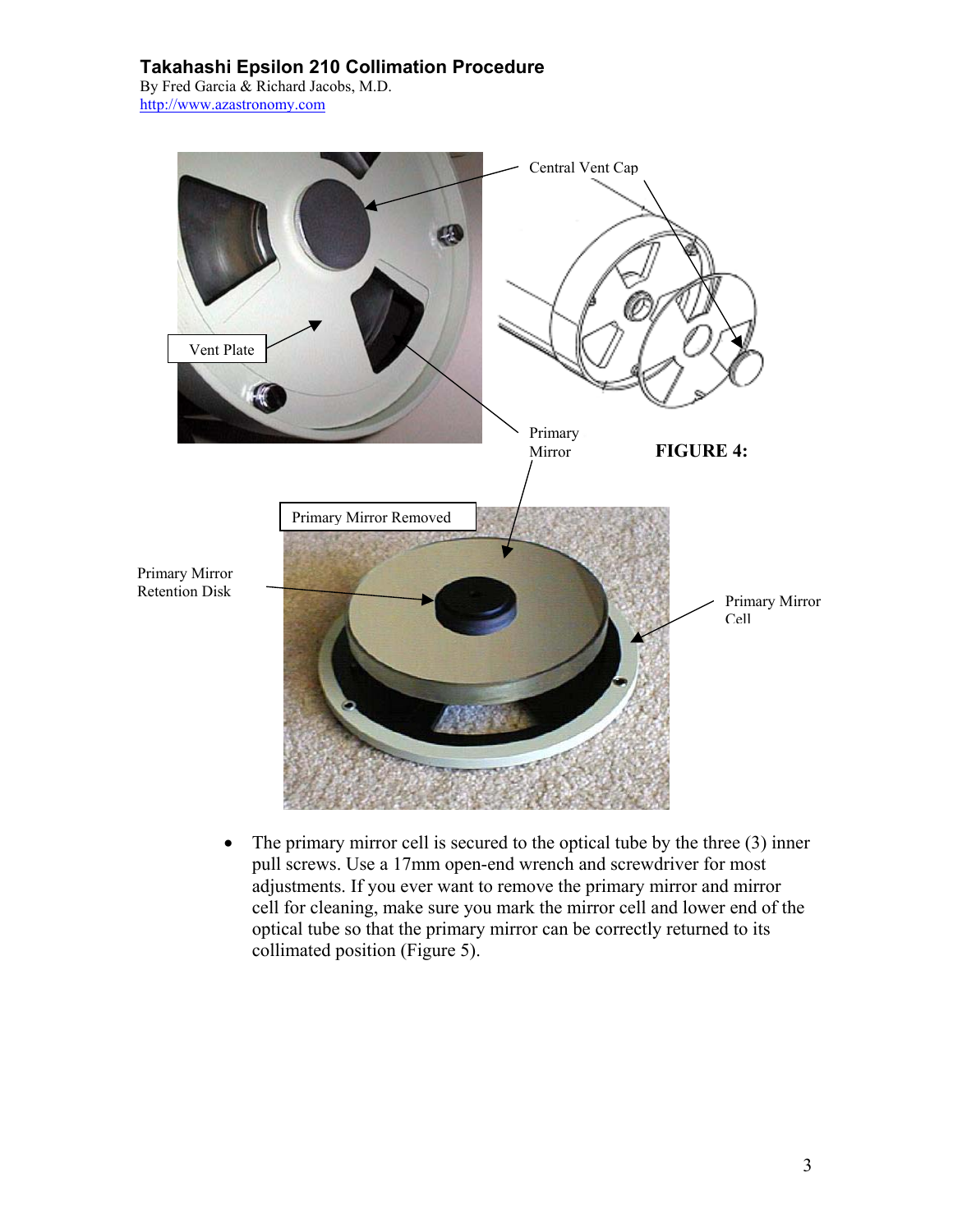By Fred Garcia & Richard Jacobs, M.D. http://www.azastronomy.com

**FIGURE 5:** 



Primary Mirror Cell is bolted to the bottom of the optical tube assembly by the 3 inner pull screws.

- The three (s) collimation screws for the primary mirror consist of an inner pull screw, an outer push screw, and a lock nut**.** (Figure 6) **NOTE: It is useful to think of the outer push screws as being completely responsible for setting the proper primary mirror tilt, and hence its collimation. The inner pull screws merely hold the mirror cell tight against the outer push screws. The lock nut holds the settings securely in place.**
- Loosen the inner pull screws, being careful not to let the primary mirror fall from the back of the optical tube. Then adjust the push screws until all four (4) quadrants of the primary mirror formed by the spider vanes, as viewed from the front, appear equal. Tighten down the pull screws and lock nuts. You will not touch the primary mirror again.



### **2. Collimate the Diagonal, or Secondary Mirror.**

a. Place the Diagonal Mirror back in its holder and loosely tighten the diagonal collar set screws (Figure 2). Also, slightly loosen the push screws and the pull screws on the diagonal holder. The diagonal mirror should be safely in place but should be easily moved in all directions by hand without undue force. (Figure 7)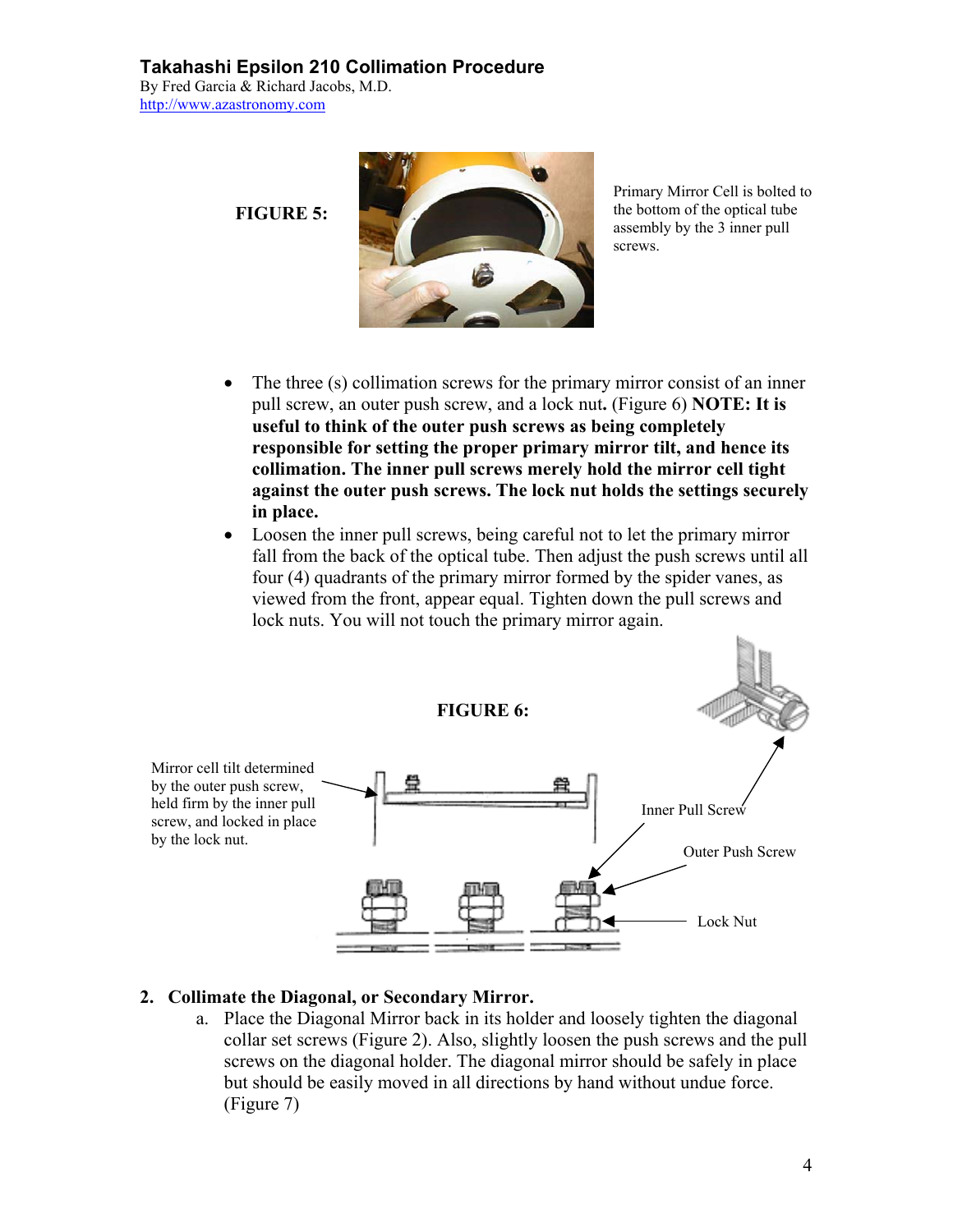By Fred Garcia & Richard Jacobs, M.D. http://www.azastronomy.com



b. Put the sight tube (Figure 8) in place, loosen the camera orientation lock wheel, and rotate the helical focuser until the monofilament crosshairs of the sight tube superimpose the reflection of the spider vanes in the diagonal mirror.



c. While looking in the Takahashi collimation scope, reach around and grasp the diagonal mirror holder and gently manipulate it until the centering spot on the diagonal mirror and the center hole in the primary mirror retention disk are both centered on the monofilament crosshairs of the crosshair sight tube. Also, the monofilament crosshairs of the sight tube should exactly overlie the reflection of the spider vanes in the diagonal mirror, when they are oriented properly and when the diagonal mirror is exactly collimated. The diagonal mirror should be able to rotate on its collar axis, move up and down the long axis of the scope, and tilt in all directions, if the setscrews have all been loosened. If the diagonal mirror cannot be placed in the required position, loosen some of the axial setscrews and/or push-pull tilt screws until the diagonal mirror can be properly positioned. Now all setscrews should be sequentially tightened until the diagonal mirror is held firmly in place. The visual picture through the sight tube should be as shown in Figure 9.